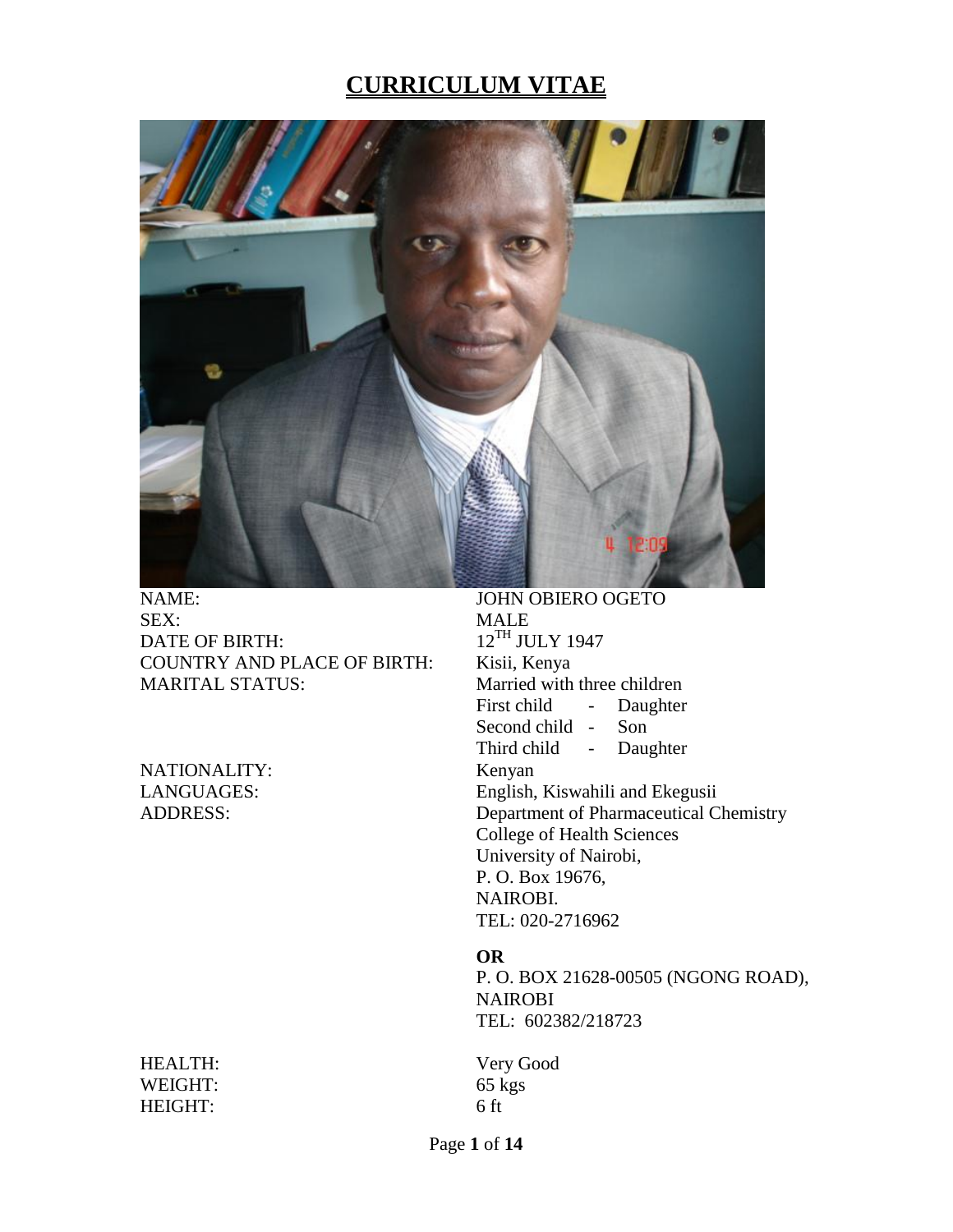## **ACADEMIC QUALIFICATION**

- 1. B. Pharm (Hons), Bradford University, U.K. 1973
- 2. MPS Registered Pharmacist (Kenya) 1974
- 3. M. Pharm, University of Nairobi 1977

## **EDUCATION**

| YEAR          | <b>CERTIFICATE</b>                                                                          | <b>INSTITUTION</b>                   |
|---------------|---------------------------------------------------------------------------------------------|--------------------------------------|
| $1975 - 1977$ | MSC. (in Pharmacy)                                                                          | University of Nairobi                |
|               | <b>Thesis:</b> A Chemical and Pharmacological<br>Investigation of Strychnos hennigsii plant |                                      |
| $1970 - 1973$ | B. Pharm (Hons)                                                                             | <b>Bradford University</b><br>(U.K.) |
| $1968 - 1969$ | "A" Level $(E.A.C.E.)$<br>3 principles, 2 subsidiaries                                      | Kenyatta College<br>(now University) |
| $1964 - 1967$ | " $O$ " Level (E.C.E.)<br>Division 1 with 22 points                                         | Kisii High School                    |
| $1960 - 1963$ | K.P.E. (passed $3 A's$ )                                                                    | Itibo Intermediate<br>School         |
| $1956 - 1959$ | C.P.E. (passed)                                                                             | Nyakongo Primary<br>School           |

### **TEACHING EXPERIENCE**

1975 – 1977 Tutorial fellow, Department of Pharmacy U.N.O. Work include developing syllabi for B. Pharm Pharmaceutical and Medicinal Chemistry Division.

> Conducting and supervising for  $1<sup>st</sup>$  and  $2<sup>nd</sup>$  year B. Pharm students in Chiromo Campus.

Carried research for MSc degree.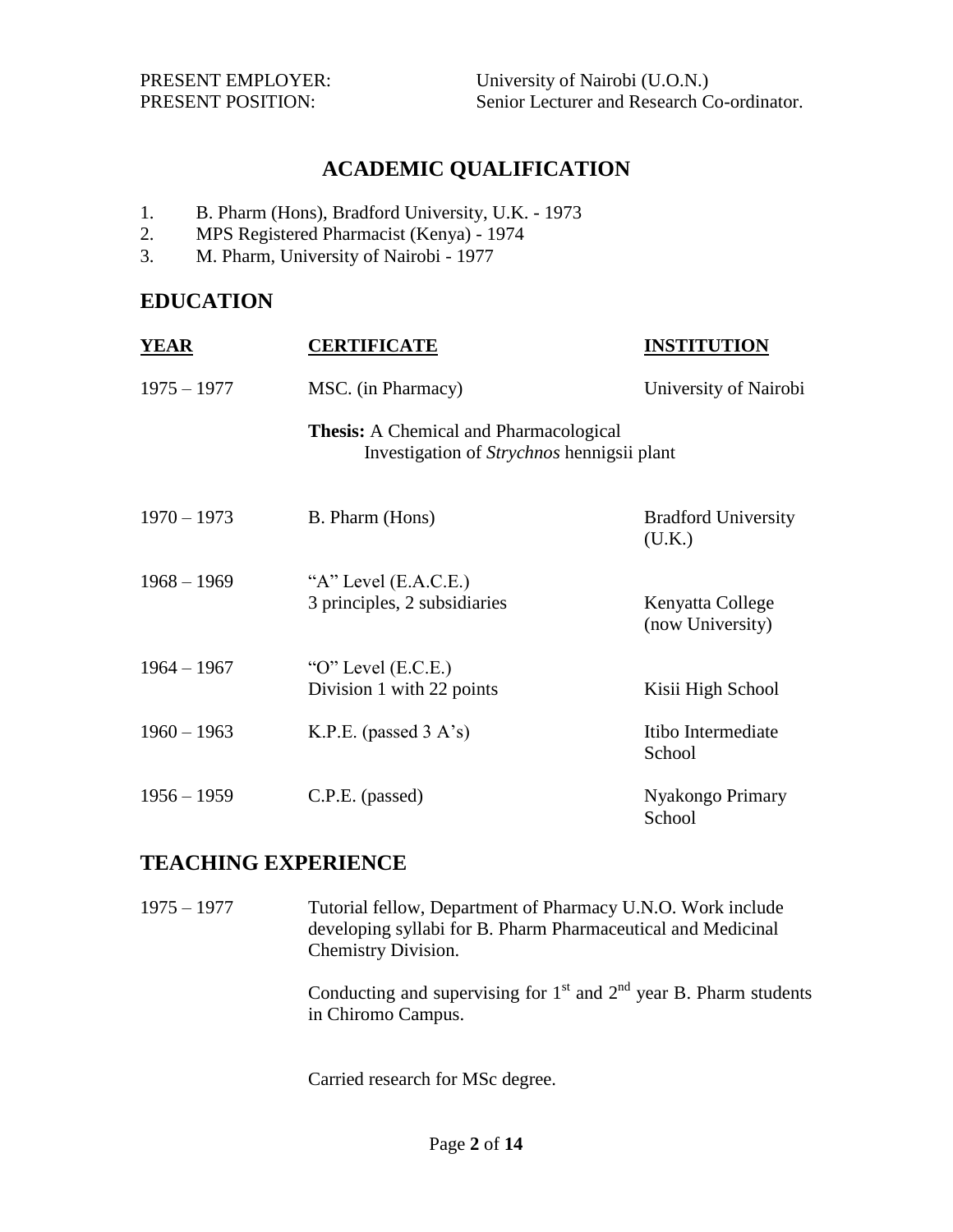Conducted and marked practicals and gave lectures to B. Pharm 3<sup>rd</sup> year students.

- 1977 1988 Lecturer, Department of Pharmacy and Head of Pharmaceutical Chemistry. Work included reviewing B. Pharm syllabus and coordinating teaching and research activities in the Division of Pharmaceutical Chemistry. Conducting practicals, giving lectures to B. Pharm  $3<sup>rd</sup>$  and  $4<sup>th</sup>$  year students.
- 1988 March 1993 Senior Lecturer, Division of Pharmaceutical Chemistry and Chairman, Department of Pharmacy. Work included reviewing B. Pharm syllabus and developing and new syllabus for 8:4:5.

Conducting practicals and giving lectures to B. Pharm  $3<sup>rd</sup>$  and  $4<sup>th</sup>$ year students.

Supervising students" projects and K.M.T.C. postgraduate students.

Conducting Research and Publishing on Drug Analysis and Herbal Remedies used locally.

Conducting and running the activities of the Department of Pharmacy including expansion, Staff development and soliciting funds for Departmental Development.

April 1993 – Date Senior Lecturer, Department of Pharmaceutical Chemistry.

Conducting practicals and giving lectures to B. Pharm and M. Pharm students.

Conducting Research and Publishing in Drug Analysis and Herbal Remedies used locally.

# **NON-UNIVERSITY TEACHING EXPERIENCE**

Jan-Sept. 1970 Untrained Science Teacher, Nyansiongo Secondary School, Kisii. Work included teaching Physics, Chemistry, Biology and Maths to form  $1 - IV$  students.

# **PROFESSIONAL EXPERIENCE**

July – 1974 Intern Pharmacist – Kenyatta National Hospital. Work included dispensing drugs for patients, ordering and stock keeping. Appointed, Honorary Lecturer at K.M.T.C., Nairobi.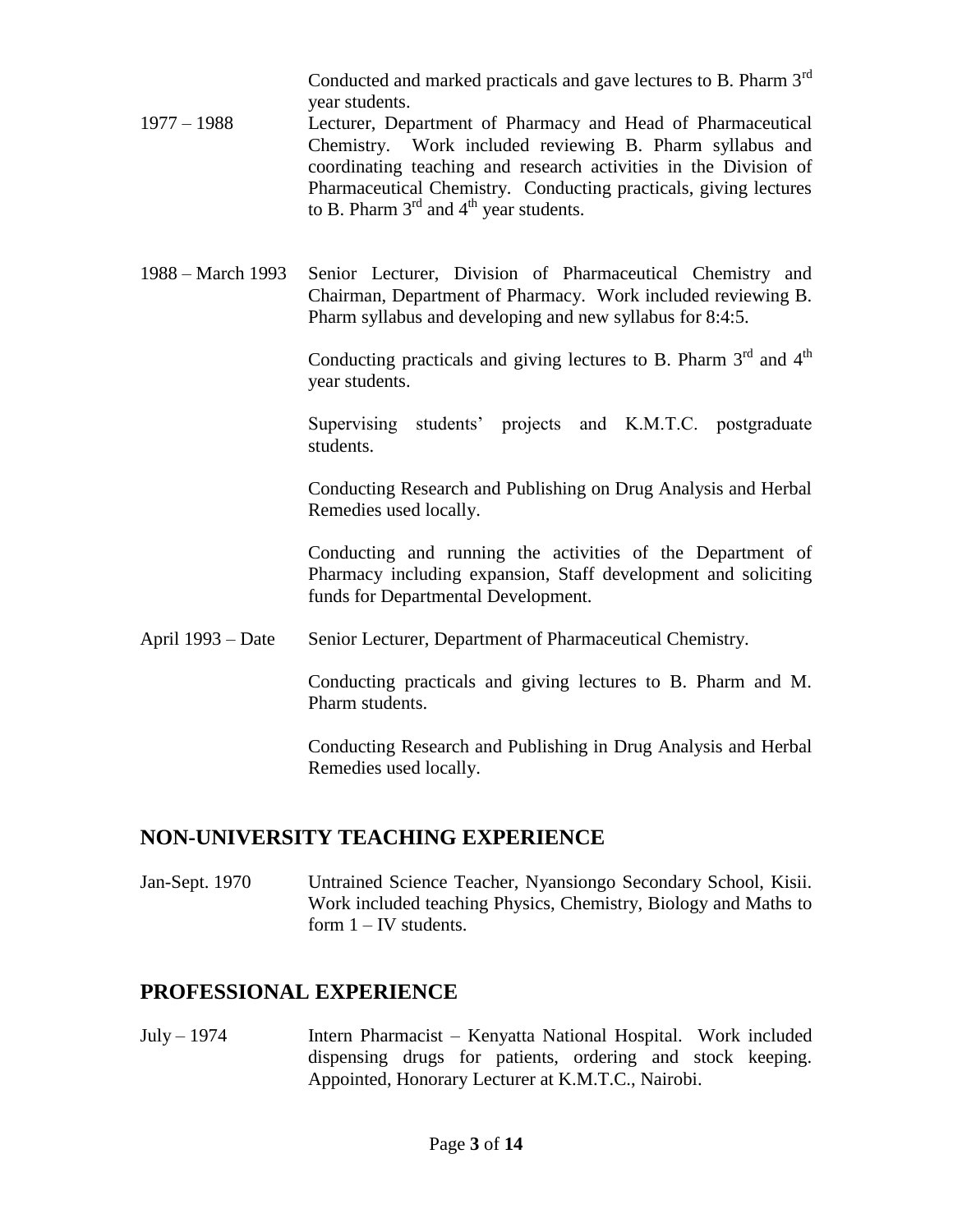1975 – 1975 Pharmacist Kenyatta National Hospital (K.N.H.) Work included dispensing, ordering the stock keeping drugs. Supervision of both KNH and K.M.T.C. staff and students working in the Hospital. Honorary Lecturer at K.M.T.C. Setting and running a compete new Unit of Manufacturing in the Hospital. 1988 to Date Consultant Drug Analyst by the Ministry of Health. Work involved co-ordinating Quality Control of Drugs both in public and private institutions, manufacturing and retail concerns in the Country. Jan. - Dec. 2005 Appointed member of Committee for Drug Registration (veterinary) – work involved reviewing application for drug registration documents and advising Pharmacy and Poisons Board on whether to register the drug or not. Review drugs currently used in veterinary practice with a view of streamlining their relevancy and use. Jan. 2005 to-date Member of Committee for Drug Registration (Human) of Pharmacy and Poison"s Board (Ministry of Health). Work involves:- reviewing registration. Application documents. Reviewing drugs used in Human and Practice with a view of streamlining their relevancy and use. Advice on criteria to use on drug registration in Kenya. Jan. 2006 to-date Chairman of sub-committee of Drug Registration (Human) of the Pharmacy and Poison"s Board work involved organizing and presiding over the committees on drug registration in Kenya. 2008 to-date Member of Kenyatta National Hospital Technical Drug Evaluation Committee.

## **RESEARCH EXPERIENCES**

- 1. Chemistry, Phytochemistry and Pharmacology of Local Medicinal Plants.
- 2. Analysis and Quality Control of Pharmaceuticals, Chemicals and Industrial products.
- 3. Synthesis of drugs and their impurities
- 4. Drug metabolism, Pharmacokinetics and Deposition.
- 5. Drug Bioavailability and Distribution in Tissue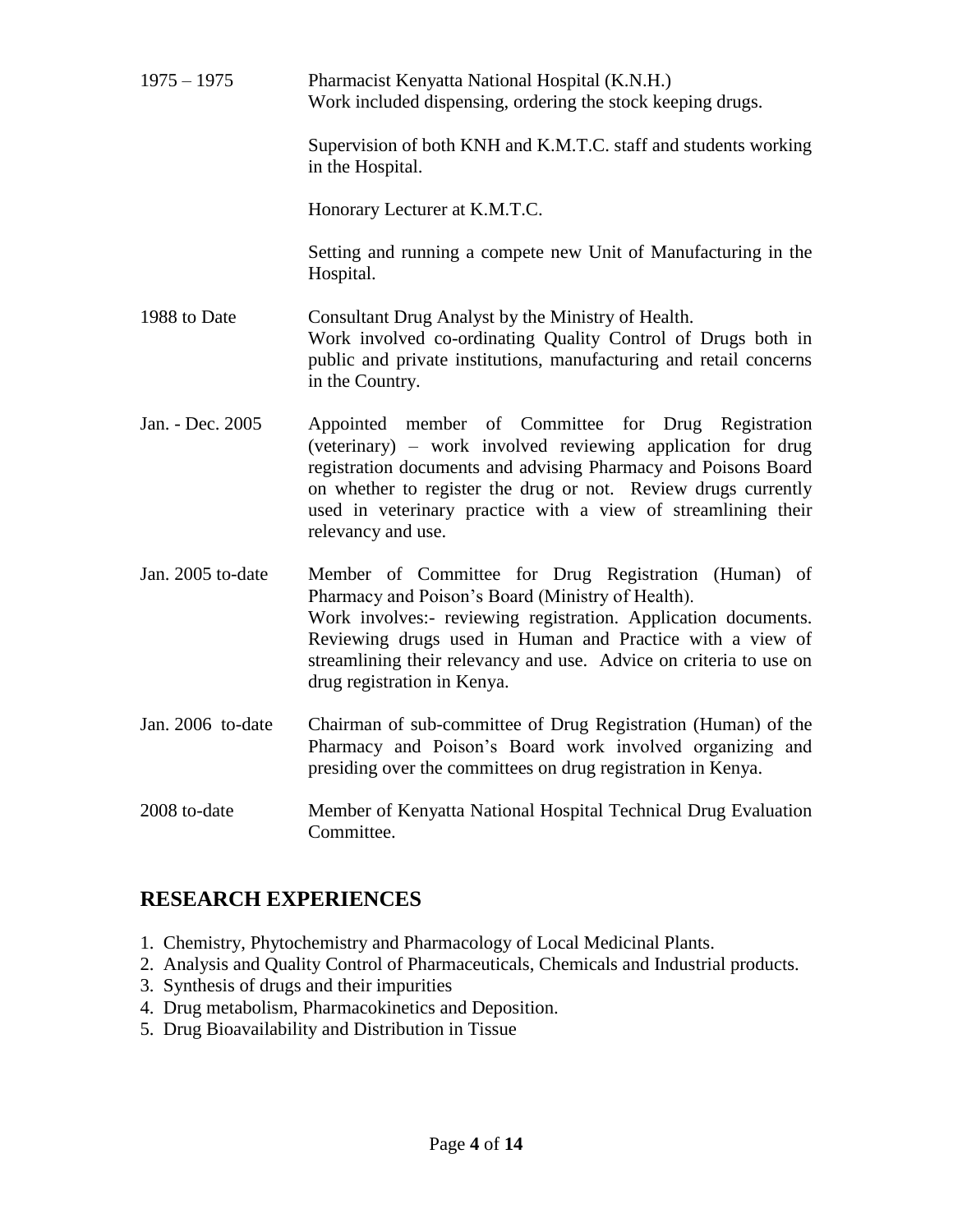## **PROFESSIONAL CONSULTANCIES**

- 1. Consulted by Local Firms to design and supervise the construction and running of the following Pharmaceutical Manufacturing Factories: -
- a) Macs Pharmaceuticals Limited
- b) Regal Pharmaceuticals Limited
- c) Boma Drughouse LImited
- d) Globe Pharmacy Limited Under construction
- 2. Consulted by the Ministry of Health to design and set up the first National Drug Quality Control Laboratory (DARU)
- 3. CAFS, Care International
- 4. Consulted by WHO to design and set up a Condom Quality Control Laboratory in the Faculty of Pharmacy and designed the Curriculum used to train the personnel working in the same Laboratory.
- 5. Consulted by the World Olympic Council to set up and co-ordinate a Doping Team during the  $4^{th}$  ALL AFRICAN GAMES held in Nairobi in 1990.
- 6. Consulted by National and Multinational Pharmaceutical industries to develop a number of methods used to routinely analyse Pharmaceutical Products. For example:
	- a) Topical Antibiotic Dusting powder composed of the following active ingredients: Neomycin, Bactracin and Gramicidin.
	- b) Cold dosage forms composed of the following active ingredients: Pseudo ephedrine, Chlorpheniramine, Paracetamol and Caffene.
	- c) HPLC methods for analyzing multivitamins preparations both water and oil Soluble (in capsules, injectables and syrups).
	- d) And many more

NB: *By the nature of these consultancies the methods cannot be published but can be availed for perusal.*

- 7. Consulted by the Ministry of Health to write a project proposal for the setting up of a National Drug Quality Control Laboratory. The proposal was adopted and formed the basis of the Laboratory currently situated in the Faculty of Pharmacy.
- 8. Consulted by the Ministry of Health to revise Chapter 244 of the Pharmacy and Poison"s Act. The proposal was adopted by the Ministry and formed the basis of the revised Act.
- 9. Consulted by the Ministry of Health to Develop syllabus in Pharmacy Technician Certified Course.
- 10. Requested by the University to set up and run Drug information and Poison Centre currently situated in the Faculty of Pharmacy.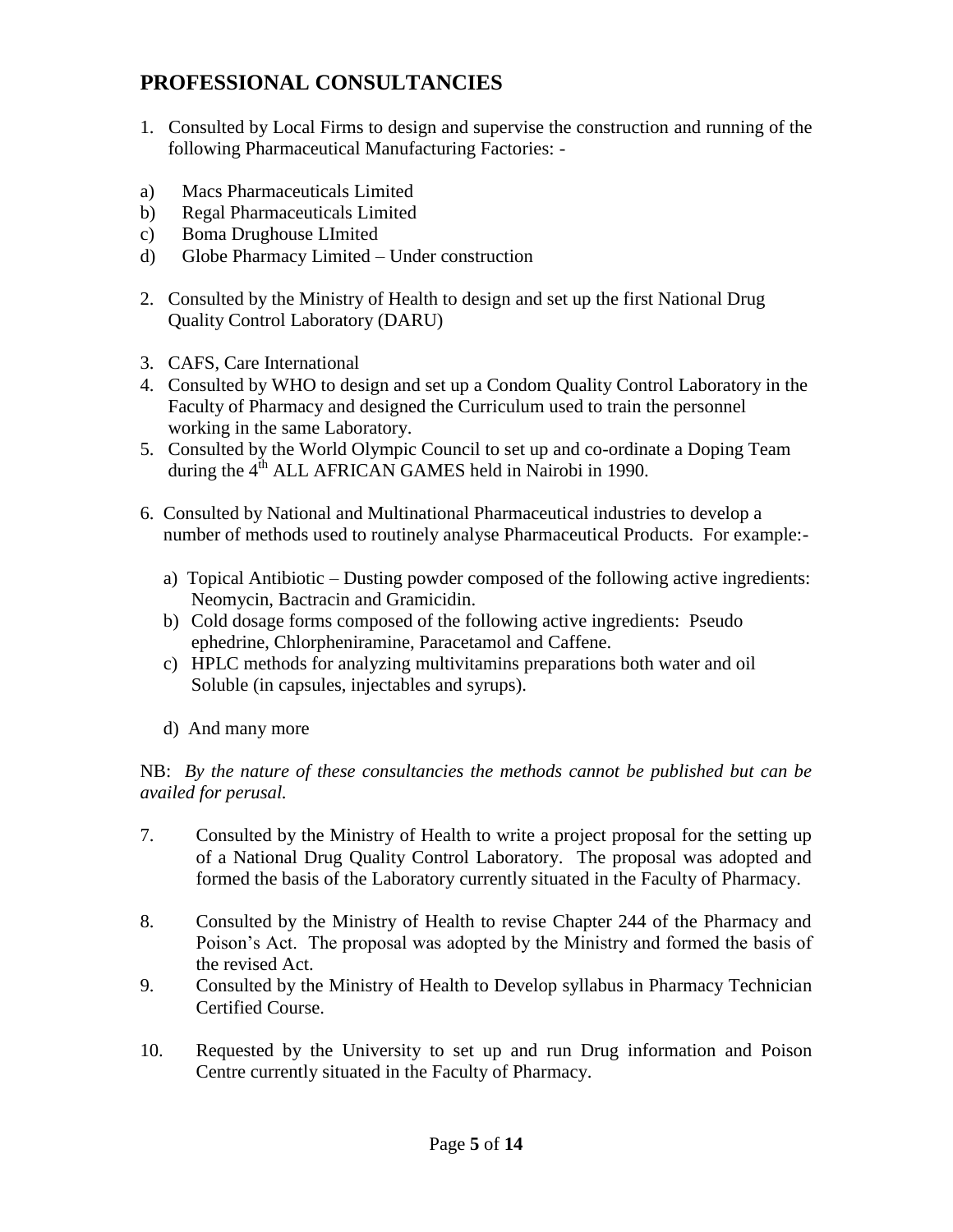- 11. Requested by Kenya Medical Training College to develop a curriculum for Higher National Diploma in Pharmaceutical Technology.
- 12. Currently involved in the development of Biotechnology Safety Systems in Kenya – A project of the Ministry of Science and Technology.
- 13. Consulted by the University of Nairobi to set up University Teaching Hospital.
- 14. Consulted by Faculty of Pharmacy to set up and running Pharmacy Practice Centre.
- 15. Consulted by University of Nairobi and postgraduate School of Pharmacy to develop master syllabi in:
	- i) Industrial Pharmacy
	- ii) Toxicology
	- iii) Diploma in Pharmaceutical analysis
	- iii) Social and Administrative Pharmacy
	- iv) Clinical Pharmacy
- 16. Member of College of Health Sciences Task Force Fee Payment from 2/07/2002 to date.

### **AWARDS**

| 1. | 1990                                                                         |  | Belgium Government to investigate "Quality Control of Drugs in<br>Kenyan Market"                                                                                                                |
|----|------------------------------------------------------------------------------|--|-------------------------------------------------------------------------------------------------------------------------------------------------------------------------------------------------|
| 2. | 1987 -                                                                       |  | Japanese Government – Ethnopharmacognosy and Unused<br>Medicinal Resources in Kenya.                                                                                                            |
| 3. | 1986 -                                                                       |  | Welcome Foundation – Kenya "Study of Diposition of<br>Halofantrine", (a new antimalarial in Humans).                                                                                            |
| 4. |                                                                              |  | National council of Sciences and Technology (NCST/SEC/4400.27) "Chemical<br>and Pharmacological investigation of Alkaloids in Fagara Species in Kenya.                                          |
| 5. | 1978 -                                                                       |  | Dean's Committee – University of Nairobi "Chemical and<br>Phytochemical investigation of <i>Clematis hirsuta</i> (a local herb) with<br>a view of exploiting the plant for medicinal purposes". |
| 6. | 1975                                                                         |  | Dean's Committee – University of Nairobi "chemical and<br>Pharmacological investigation of Strychnos henningsii (Muteta)<br>with a view of exploiting the plant for medicinal purposes"         |
| 7. | British Technical Aid Award to study B. Pharm - University of Bradford (UK). |  |                                                                                                                                                                                                 |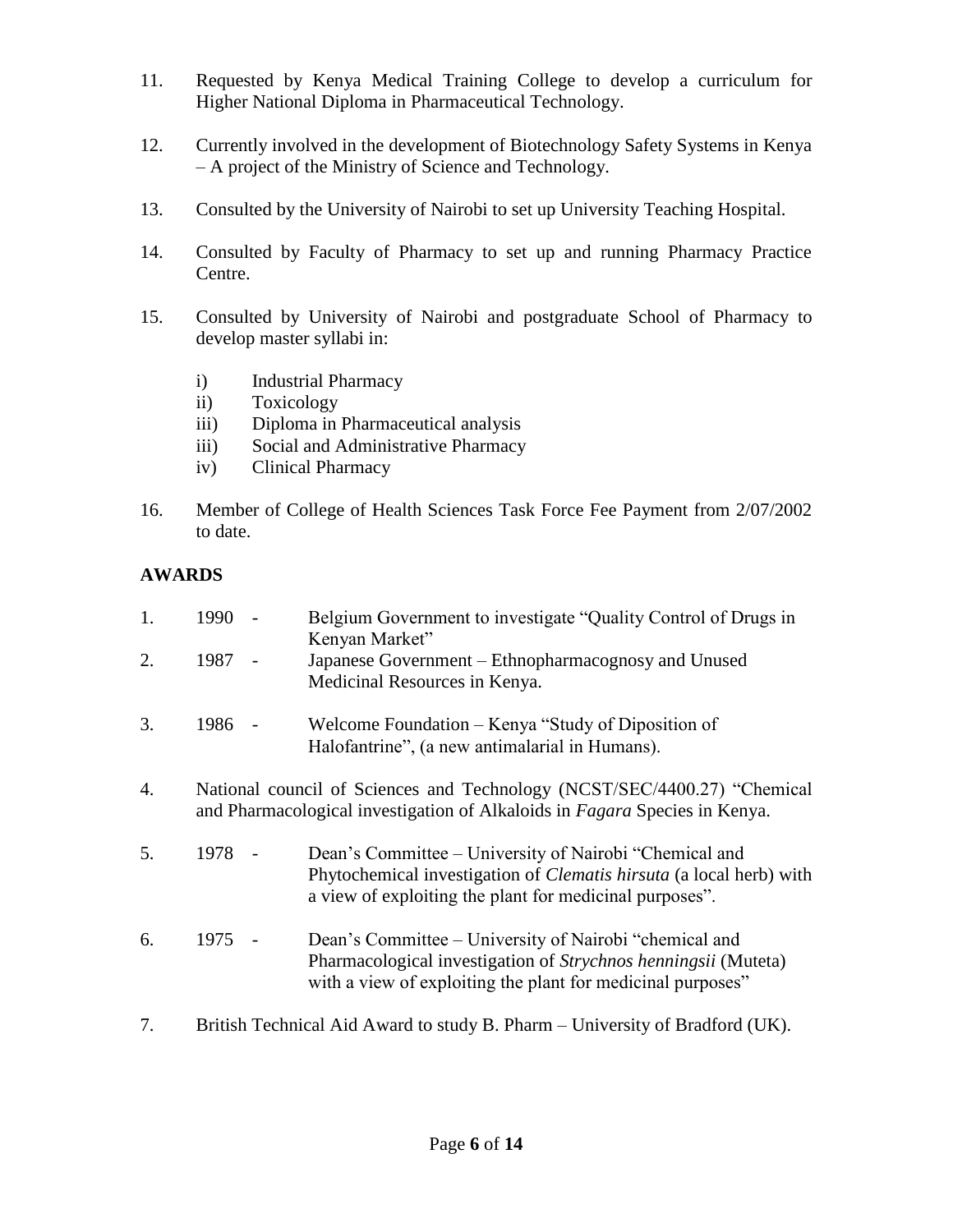## **ADMINISTRATIVE EXPERIENCES**

- 1974 1975 Pharmacist in-charge of Manufacturing Unit, Kenyatta National Hospital Duties included setting up and co-ordinating Manufacturing activities in the Hospital. Working out formulations and supervising manufacturing of lotions, ointments/creams and syrups and their quality.
- 1983 1985 Co-ordinator and Head of Drug Analysis and Research Unit (DARU), Department of Pharmacy.
- **DUTIES:** Organizing and co-ordinating the analysis of samples from public and private sectors handled in the unit Developing Analytical methods to be used for chemical, microbiological, physio-chemical and pharmacological assay of various drugs in their dosage of chemical form.
- 1983 1990 Head Division of Pharmaceutical Chemistry, Department of Pharmacy.
- **DUTIES:** Included Organizing and Coordinating lectures, Practicals, Projects and Research with other Divisional Heads and the chairman of the Department for the smooth running of the Department.

Acting Chairman, Department of Pharmacy,  $17<sup>th</sup> - 20<sup>th</sup>$  January 1983,  $10<sup>th</sup>$  $-30^{th}$  October 1983 and  $25^{th} - 31^{st}$  January 1984.

- **DUTIES:** Included coordinating and running activities of the Department.
- 1985 August 1990 Head of Doping Team  $4<sup>th</sup>$  All African Games, Nairobi.
- **DUTIES:** To collect urine specimens from selected athletes and have them screened for the banned substances.
- 1990 1993 Chairman, Department of Pharmacy
- **DUTIES:** Charged with the responsibilities of coordinating, running and administering the Department on behalf of the University.
- 1998 2001 Acting Dean, Faculty of Pharmacy.

#### **EXTERNAL ACTIVITIES, BOARDS AND COMMITTEES SERVED**

- 1981 1982 Secretary of Pharmaceutical Society of Kenya (PSK)
- 1979 1981 Council member of PSK
- 1983 to Date Member of Ethical Committee (PSK)
- 1983-2000 Secretary of PTA Nyakongo Secondary School, Kisii
- 1987 1988 Chairman of Chapter 244 and 245 Pharmacy and Poisons Acts Revision Committee – Project of the Ministry of Health.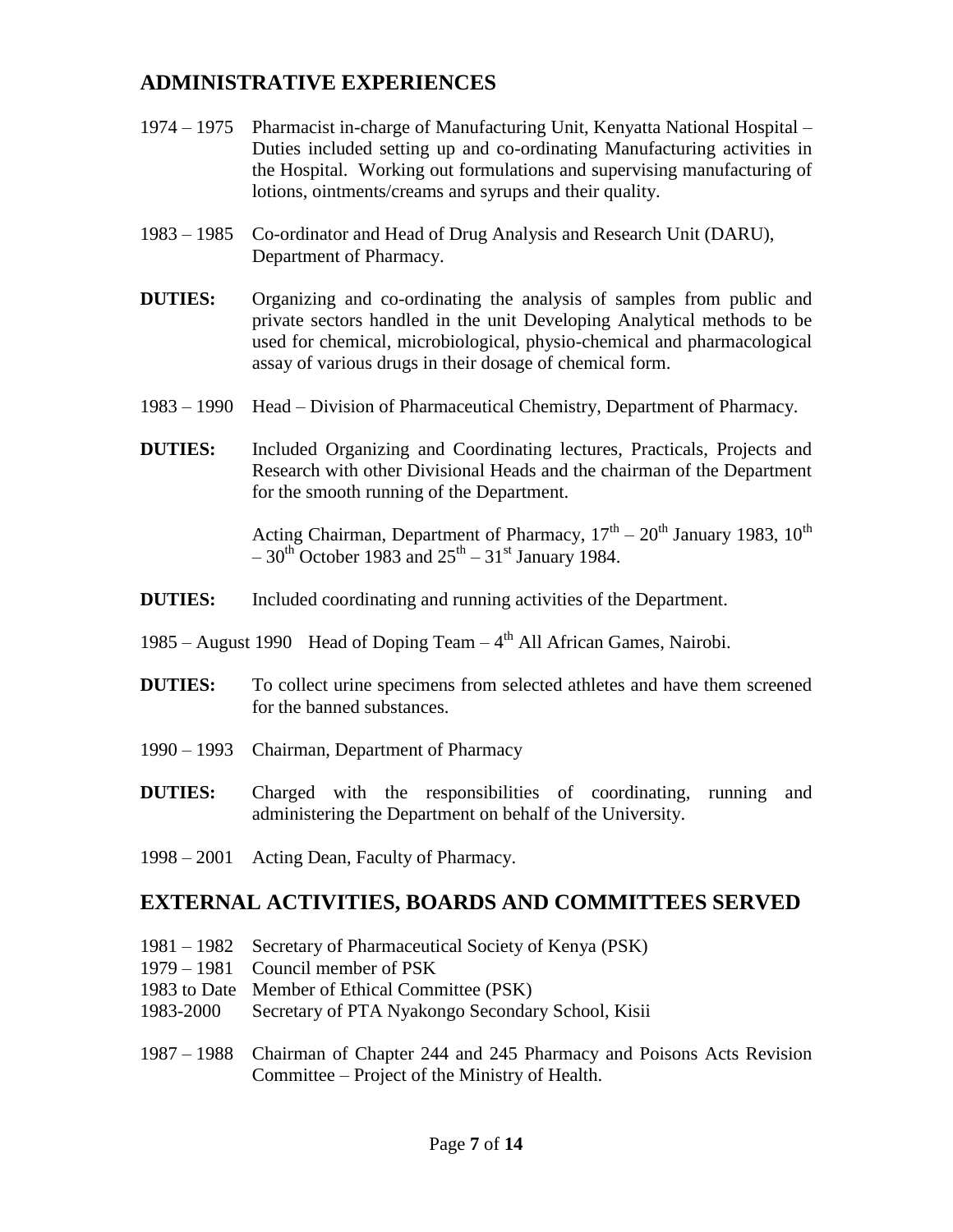1987 – 1990 Member of College of Heath Sciences Committee appointed to workout transformation of Department of Pharmacy into a Faculty.

> Member of National Drug Quality Control Laboratory Committee – A committee appointed by the Ministry of Health to investigate the possibility of setting a National Drug Quality Control Laboratory.

- 1980 to Date Consultant on Drug Analysis and Drug stability to a number of Local and International Pharmaceutical concerns both Public and private.
- 1990 1993 Member of College of Health Sciences Academic Board, University of Nairobi Member of Senate, University of Nairobi. Chairman of College of Health Sciences Security Committee
- 1997 to Date Treasurer of the University of Nairobi Pharmacy Curriculum Revision Committee.

Member of the Faculty of Pharmacy"s Practice Centre

Member of the committee charged with initiating and running the parallel Degree programmes in the College of Health Sciences.

- 1998 to Date Member of the University Committee charged with the setting up A University Teaching Hospital.
- 2007 to-date Member of Health and Safety Committee, College of Health Sciences.
- 2008 to-date Member of Rapid response on post-election violence, College of Health Sciences.
- 2008 to-date School of Pharmacy Senate Representative.

## **MEMBERSHIP OF PROFESSIONAL LEARNING SOCIETIES**

- 1. Member of Pharmaceutical Society of Kenya
- 2. Member of Royal Pharmaceutical Society of Great Britain
- 3. Member of East and Central Africa Association of Pharmacy
- 4. Member of the WHO Network for Health
- 5. Member of the Association of Professional Societies in East Africa

### **CONFERENCES, WORKSHOPS SEMINARS AND SYMPOSIA ATTENDED**

1. African Herbal Remedies in Primary Health Care, Nairobi  $25<sup>th</sup> - 29<sup>th</sup>$  January 1979. Presented paper "Appetizer (*Strychnos* and related plants) in Primary Health Care.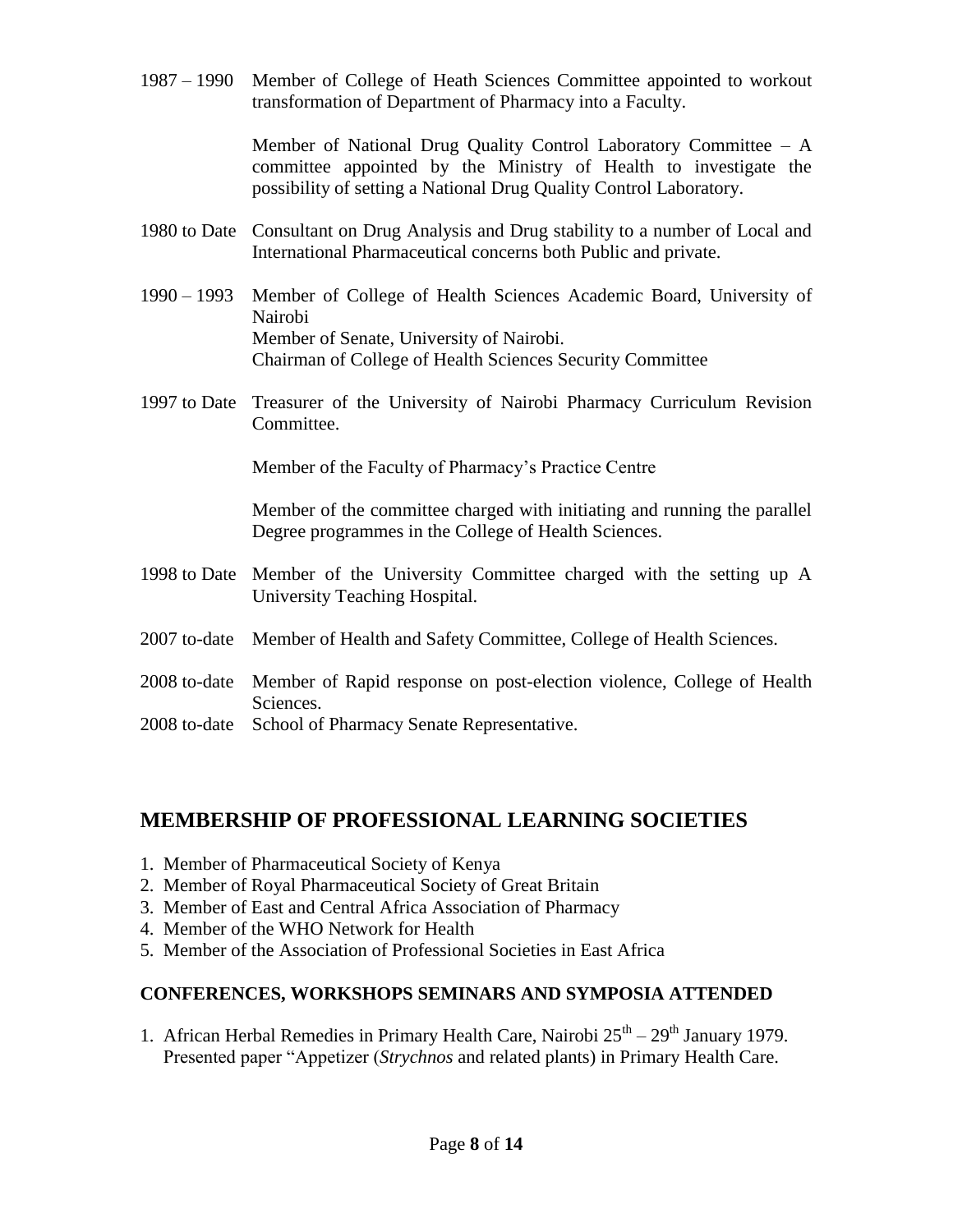- 2. Association of Physicians in East and Central Africa Mombasa, Kenya, 198 attended as observer.
- 3. Pharmaceutical Society of Kenya Symposium 1984 Mombasa Kenya.
- 4. Pharmaceutical Society of Kenya Symposium 1985, Nairobi, Kenya, attended as a member.
- 5. The World conference on Clinical Pharmacology and Therapeutics Stockholm July  $27<sup>th</sup> - 1<sup>st</sup>$  August 1986, Paper presented: "Antipyrine Disposition in Kenyans" by F. D. Juma and J. O. Ogeto.
- 6. Pharmaceutical Society of Kenya Symposium 1987 paper presented "Highlights of the Revision of Chapter 244 and 245 Pharmacy and Poison Act".
- 7. Commonwealth Pharmaceutical Association Nairobi  $9<sup>th</sup> 13<sup>th</sup>$  March 1987. Attended as National Delegate.
- 8. Twenty-Six Symposium of Japan Association of African Studies  $3<sup>rd</sup> 4<sup>th</sup>$  June 1989 in Tokyo. Paper presented "Studies of Ethnic Crude Drugs in Africa (Part 2) – Alkaloid containing Crude Drugs of Kenya – A. Kato, M. Ichmara, M. Matasukawa, J. O. Ogeto and F. D. Juma.
- 9. Twenty-fifth Japan Association of African Studies in Nagasaki Japan  $28<sup>th</sup> 29<sup>th</sup>$ May 1988. Papers presented:
	- i) Studies on Ehnopharmacognosy in Africa Screening Tests to detect active compounds in crude drugs in Kenya.
	- ii) "Studies of unused Medicinal Resources in Africa Studies on Chemical components of Family Rhizophoracer (Part 2) – Occurrence of Sulphur compounds in Genius Cassipoures in Kenya", By A. Kato, M. Ichmara, N. Fakuoka, K. Kishida, J. O. Ogeto and F. D. Juma.
- 10. Thirty Fifth Annual Meeting of the Japanese society of Pharmacognosy, October  $26<sup>th</sup> - 27<sup>th</sup>$ , 1989 in Kumamoto. Paper presented: - Studies of Ethnopharmacognosy of Africa III – Folk Medicines of Giriama Tribe, A. Kato, M. Ichmara, Y. Inohana, J. O. Ogeto and F. D. Juma.
	- i) Studies of Ethnopharmacognosy of Africa V-alkaloidal constitutes of *Manothotazis formicata*.
	- ii) Studies of Ethnopharmacognosy of Africa IV-Alkaloidal constitutes of Zantthoxylum chalbibeum by A. Kato, M. Moriyasu, M. Ichmara, Y. Inohan, J. O. Ogeto and F. D. Juma.
- 11. Pharmaceutical Society of Kenya Symposium Nairobi  $28<sup>th</sup> 29<sup>th</sup>$  April 1990 paper presented:- "Education and Training of Pharmacists and other professional cadres (in Pharmacy profession) in Kenya" By J. O. Ogeto.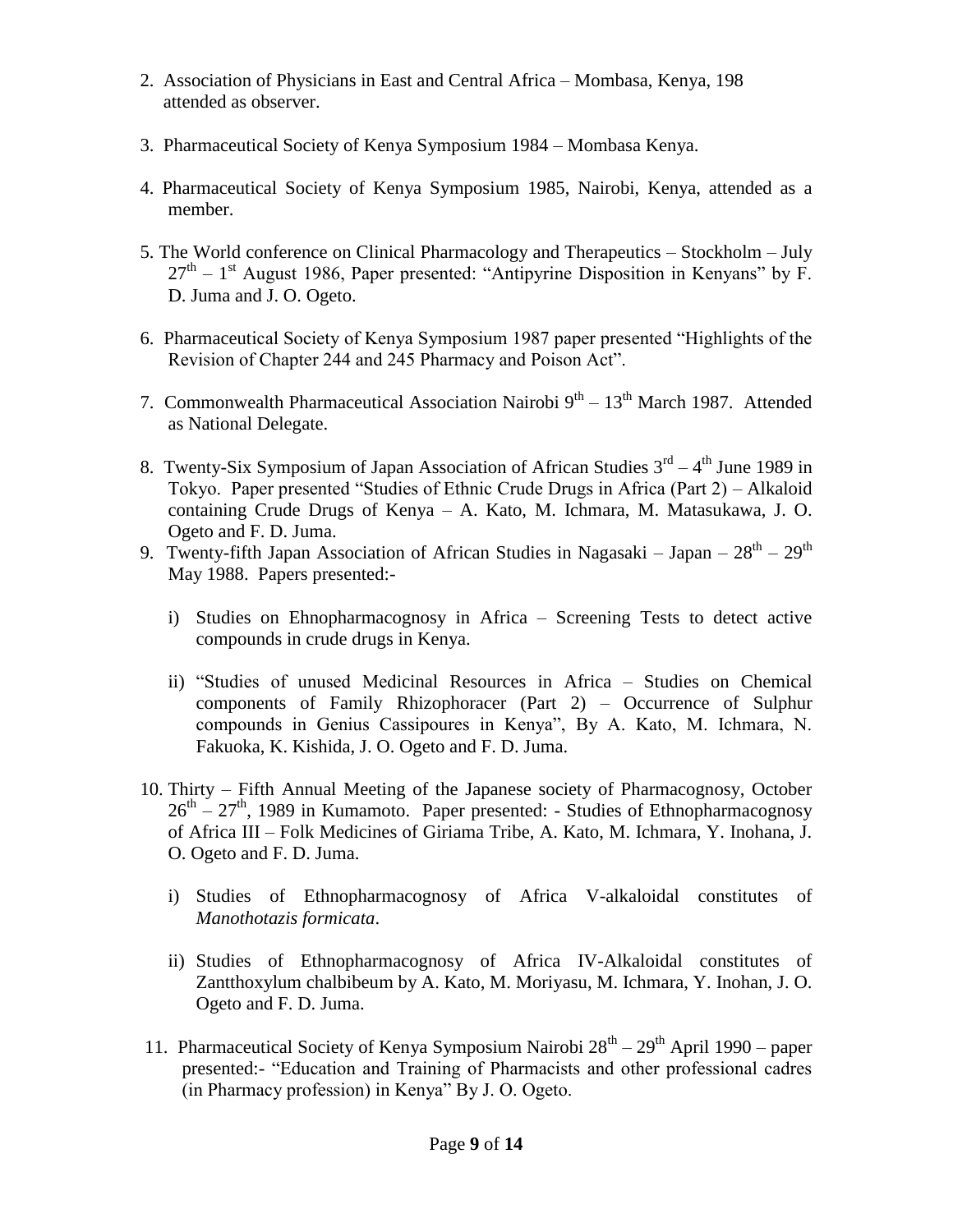- 12. National Drug Policy and Procurement systems in Kenya -Nairobi  $17<sup>th</sup> 24<sup>th</sup>$  April 1990. Paper presented:- "Training of Pharmacists and other professional cadres (in Pharmacy profession) in Kenya" by J. O. Ogeto
- 13. Curriculum Review Workshop for Higher and Ordinary Diploma Pharmacy Training – June  $23^{rd}$  –  $29^{th}$  1991 – Kiambu. Paper presented:- "Training Curriculum for Pharmacists under 8:4:5 System and possibility of collaboration between Faculty of Pharmacy at K.M.T.C. and Department of Pharmacy of University of Nariobi – by J. O. Ogeto.
- 14. Thirteen Annual Medical Scientific Conferences of KEMRI Nairobi  $-3^{rd} 7^{th}$  February 1992. Papers presented:
	- i) In Vivo and in vitro response of P. falciparum. Malaria to Chloroquine and three second line antimalarial drugs in Kenya Coast Schools age population. B. Hagos, B. Khan, G. B. Okello, J. O. Ogeto and K. Koech.
	- ii) Incidences of adverse Drug Reactions (ADR) among Kenyans J. N. Ombega and J. O. Ogeto.
- 15. Scientific conference for setting up Biotechnological safety systems in Kenya November 1998. I was selected as a member of the committee charged with writing a proposal for the safety systems for Kenya for adoption by National Council of Science and Technology.

#### **OTHER ACADEMIC ACTIVITIES**

1984 to Date External Examiner in Pharmaceutical chemistry and medicinal Chemistry of Diploma Students at the Medical Training Centre.

1985 to Date Acts as referee for articles to be published in: -

- i) East Africa Medical Journal
- ii) Innovation Journal of Academy of Sciences
- iii) Pharmaceutical Journal
- iv) East and Central Journal of Pharmaceutical Sciences

## **NON-UNIVERSITY TEACHING EXPERIENCE**

- 1970 January July Science Teacher at St. Kizito Secondary School, Kisii.
- 1973 1974 Honorary Tutor Kenya Medical Training College, Nairobi.
- 1977 to Date Supervised 4 Tutors from Kenya Medical Training College working for their Advanced Diploma in Medical Education and Research.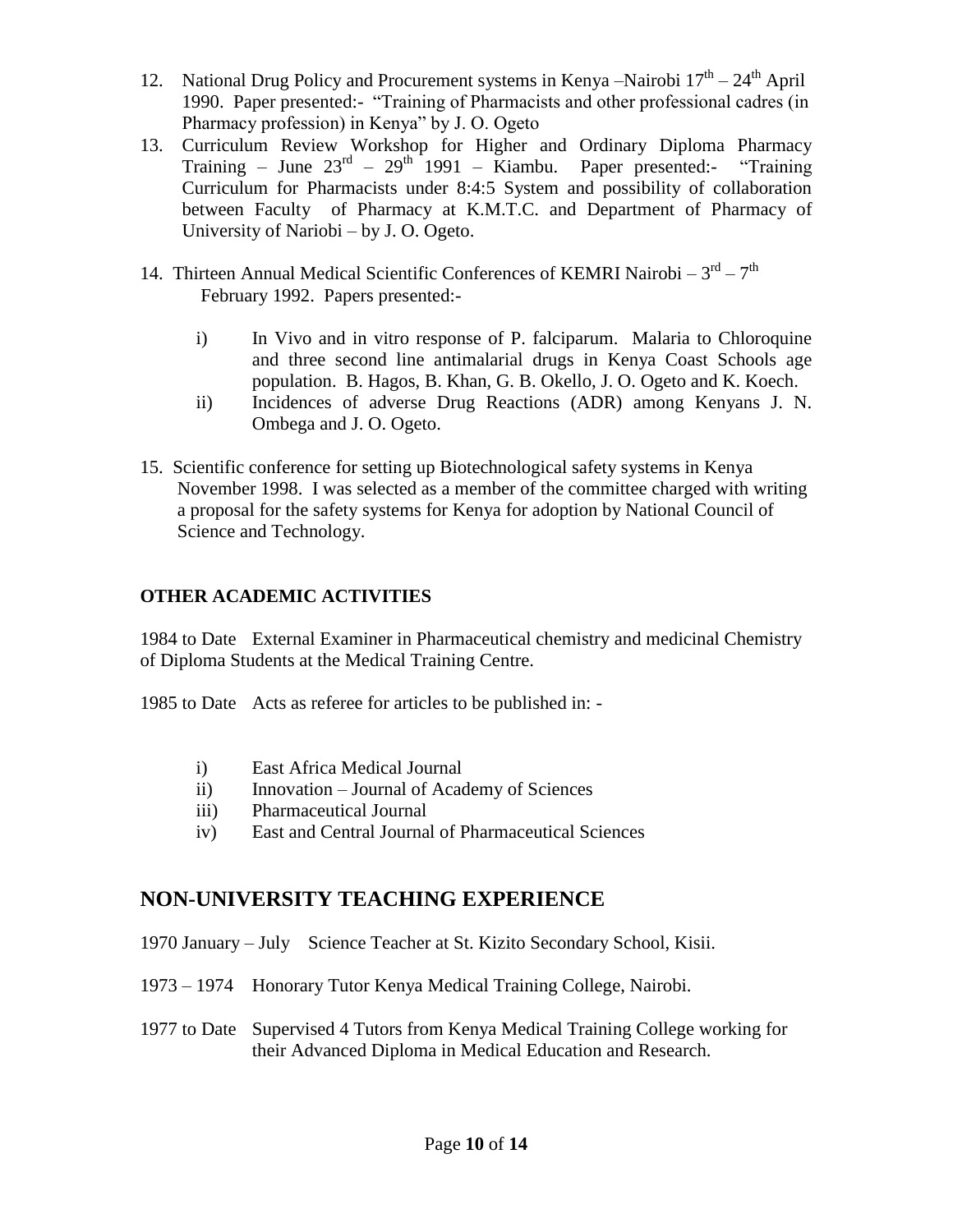#### **PUBLICATIONS**

#### I. BOOKS

1. Ogeto J. O. A Chemical and Pharmacological investigation of Strychnos henningsii. Thesis submitted to the University of Nairobi for the Degree of Master of Science of on Pharmacy 1997.

#### IN PREPARATION

- 1. Pharmacy Laws in Kenya by J. N. Ombega and J. O. Ogeto
- 2. Principles of Drug Metabolism (for Pharmacists and Allied Professions) by B. Hagos and J. O. Ogeto.
- II. PAPERS

#### **REFERRED JOURNALS**

- 1. Ogeto J. O., Maitai C. K., Mkoji M. L., Wakori E. A., Rutere G. K., Mithamo R. W., Ochieng A., Githiga I. M. – Drug Quality control in Kneya – Further observations. E. A. Med. Journal Vol. 60 No. 6 Pg. 438 (1983).
- 2. Ogeto J. O., Maitai C. K., Munenge R. W., Ochieng S., Juma F. D., " A comparative study of the efficacy of seven brands of Frusemide Tablets. E. A. Med. Journal vol. 61 No. 1 Pg. 6 (1984).
- 3. Ogeto J. O., Maitai C. K. The Scientific Basis for the use of the Strychnos henningsii plant material to stimulate appetite. East Africa Medical Journal Vol. 60 No. 9 Pg. 603 (1983).
- 4. Ogeto J. O., Muriuki G., Juma F. D., Some toxic effects of the alkaloids extracted from *Strychnos henningsii* Plant " MUTETA" E. A. Med. Journal Vol. 61 No. 5 Pg. 429 (1984).
- 5. Ogeto J. O., Watkins W. M., Spencer H. C., Kariuki D. M., Sixsmith D. G., Boriga D. A., Kipingor R., Koech D. K. – Effectiveness of Amodiaquine as treatment for Chloroquine – resistant Plasmodium falciparum infection in Kenya. The Lancet 357 – 359 (1984).
- 6. Ogeto J. O., Juma F. D. Mefloquine in normals and in patients with severe Falciparum Malaria. Europen Journal of drug Metabolism and pharmacokinetics Vol. 14 No. 1 Pg 15 – 17 (1986).
- 7. Ogeto J. O., Kato A., Moriyasu M.M., Inchimaru M., Matsukawa M., Fakuoka N., Kishida K. and Juma F. D. – Studies of unused medicinal resources in Africa. Occurrence of Sulphur compounds in Cassipourea Genus in Kenya. Journal of Africa studies 34 (1989).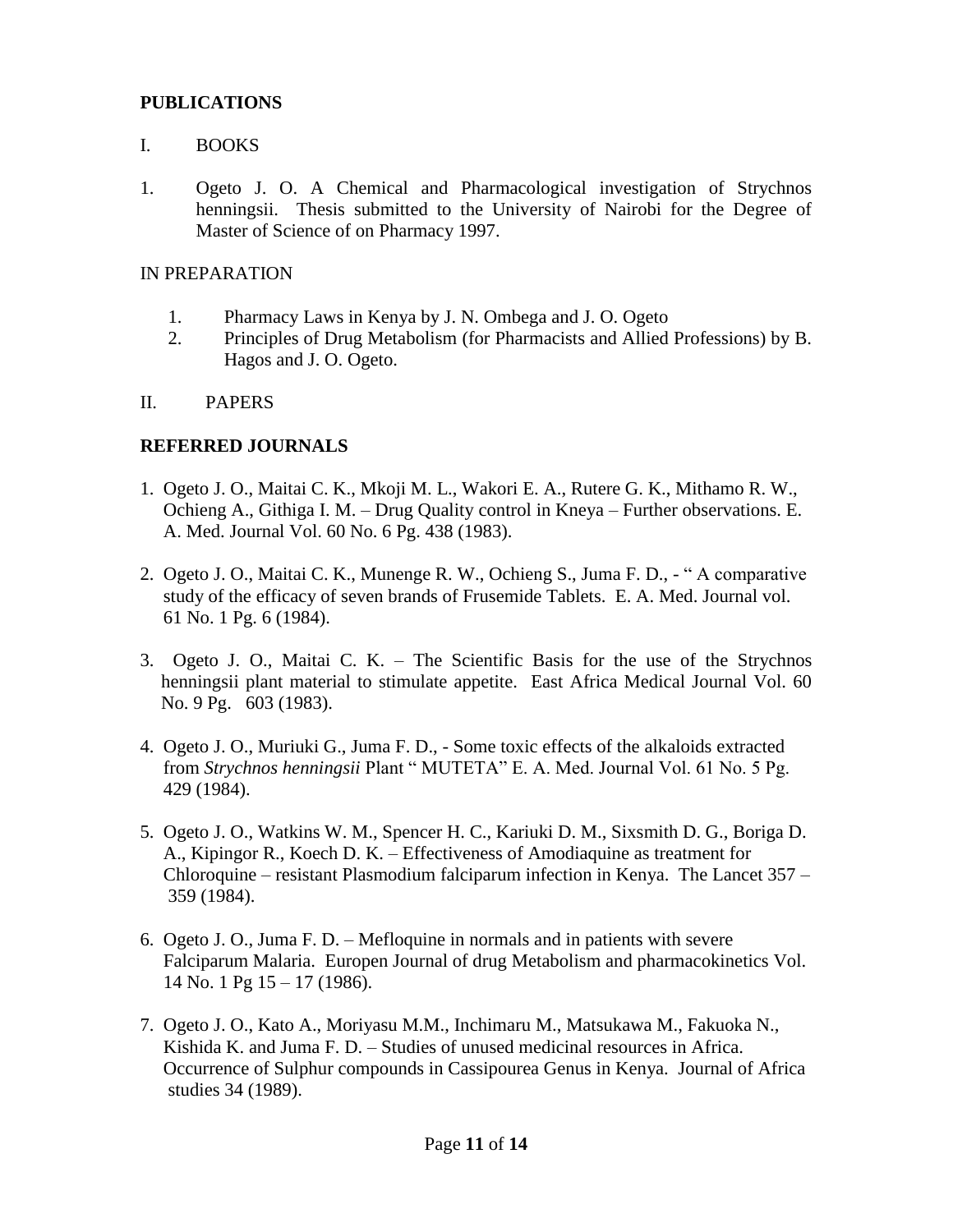- 8. Ogeto J. O., Kato A., Moriyasu M. M., Inchimaru M., Matsukawa M., Fakuoka N., Kishida K. and Juma F. D. – Isoquinoline alkaloids from *Uvaria* acuminate and  *Uvaria lucida*. Natural Medicine 51(3), 272-274 (1997).
- 9. Ogeto J. O., Kibwage I. O., Maitai C.K., Rutere G., Thuranira J. and Ochieng A.: Drug Quality Control in DARU Observations during 1983 – 1986. E. A. Medical Journal Vol. 69 No. 10 October 1992.
- 10. Ogeto J. O., Tachibana Y., Kato A., Kawanishi K., Toba H., Nishiyama Y., Juma F. D., Mathenge" S. G. – Mitogenic Activities in African Traditional herbal Medicines. Planta Medica paper Biological Activities 16/892/92.
- 11. Ogeto J. O., Kato A., Moriyasu M., Ichimaru M., Nishiyama Y., Juma F.D.,  $Ng'ang' a J. N.$  and Mathenge' S. G. – Ion –par and Ion – Suppression High Performance Liquid Chromatographic Analysis of Alkalodal Constituents of  *Artabotyrs monteiroae*. Phytochemical Analysis, vo. 4, Pg. 72-75 (1983)
- 12. Ogeto J. O., Okello G. B., Hagos B., Ng"ang"a J. N. Pharmacokinetics of Albendazole in Kenya Children with Hydatid Disease E. A. Med. Journal 70:37, 1983.
- 13. Ogeto J. O., Kato A., Moriyasu M., Ichimaru M., Nishiyama Y., Juma F. D., Ng'ang'a J. N. and Mathenge' S. G. s – Examination of alkaloidal constituents of Zanthoxylum Usambarense by a combination of ion-pair extraction and ion-pair chromatography using sodium perchlorate phytochemical analysis vol. Pg. 89-95 (1995)
- 14. Ogeto J. O., Kato A., Moriyasu M., Ichimaru M., Nishiyama Y., Juma F. D., Ng'ang'a J. N. and Mathenge' S. G. s – Studies on African Medicinal Plants, Alkaloidal constituents of Uraria acuminata and uraria lucida: Natural Medicines vol. 5 pg. 272-274 (1997).

### **IN PRESS**

- 1. J. N. Ombega and J. O. Ogeto Pharmacological in-equivalence of two Diazepam products. E. A. Med. Journal.
- 2. F. D. Juma and J. O. Ogeto Antipyrine disposition in Kenya Africans. Journal of Clinical Pharmacology and Therapeutics.

### **IN PREPARATION**

1. Ogeto J. O., A. N. , and Juma F. D. – Some investigations of the toxic effects of the alkaloids extract from Strychnos heningsii "MUTETA" (second communication). E. A. Med Journal.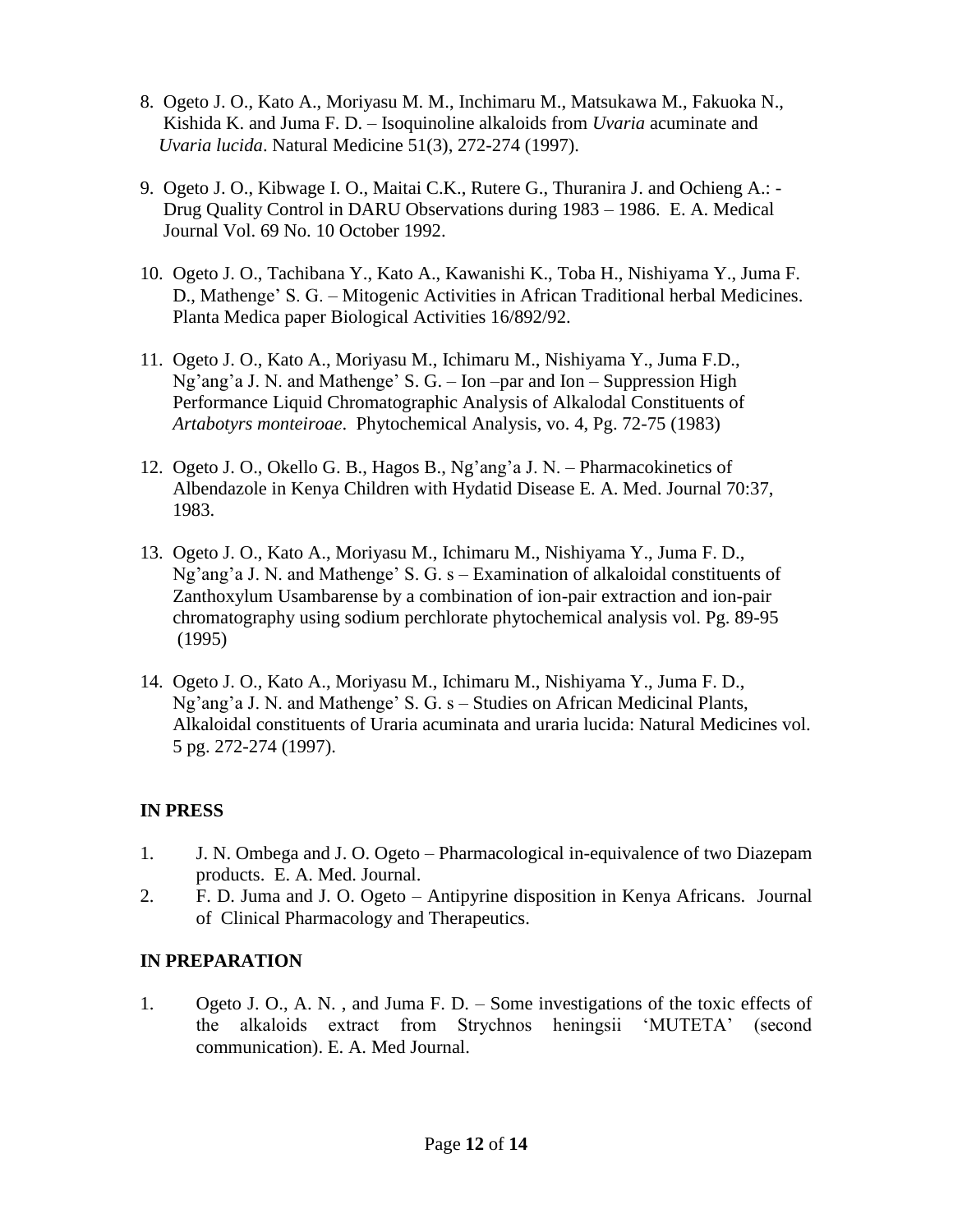- 2. Ogeto J. O., Guantai A. N., Muriuki G. Effect of Cathionone and Dnorpseudoephedrine on the cardiovascular system. Journal of Ethnopharmacology.
- 3. Juma F. D. and Ogeto J. O. Experiences with some cases of poisoning at the Kenyatta National Hospital.
- 4. Juma F. D. and Ogeto J. O. Bioavailability of several brands of fursemide in humans.
- 5. Juma F. D. and Ogeto J. O. Bioavailability of several brands of chlorpropamide in humans.

### **UNREFFERED JOURNALS**

- 1. Ogeto J. O. Problems of obtaining information on Traditional Medicines in Kenya. Pharmaceutical Journal of Kenya, March 1979.
- 2. Ogeto J. O. Education and Training of Pharmacists in Kenya. Pharmaceutical Journal of Kenya, March 1990.
- 3. Ogeto J. O. Herbal Remedies as agents used to stimulate appetite Pharmaceutical Journal of Kenya, June 1980.

### **CURRENT RESEARCH PROJECTS.**

- 1. Pharmacokinetics Study of the phenothremethol antimalaria Halofantrine: Joint Project between Department of Pharmacy, KEMRI and Welcome Foundation – Funded by Smith Skline and Frech Laboratories (K).
- 2. Investigation of the alkaloids of Fagara usambarensis and Cardiac Glycosides in Climatis hirsute. Funded by Dean"s Committee, University of Nairobi.
- 3. Ethnopharmacognosy and unusual Medicinal Resources in Kenya:- A joint project between University of Nairobi, Department of Pharmacy and Kobe Woman"s College of pharmacy (Japan) funded by the Japanese Government.
- 4. Quality control of Condoms on the Kenyan Market, funded by the National Aids" programme, Dean"s Committee and WHO.
- 5. The manufacture and use of sterile preparations in the Government Institutions.
- 6. Quality Control of Pharmaceuticals and related products in the Kenyan Market. A joint project between the Department of Pharmacy, University of Nairobi and Katholieke University, Leuven.